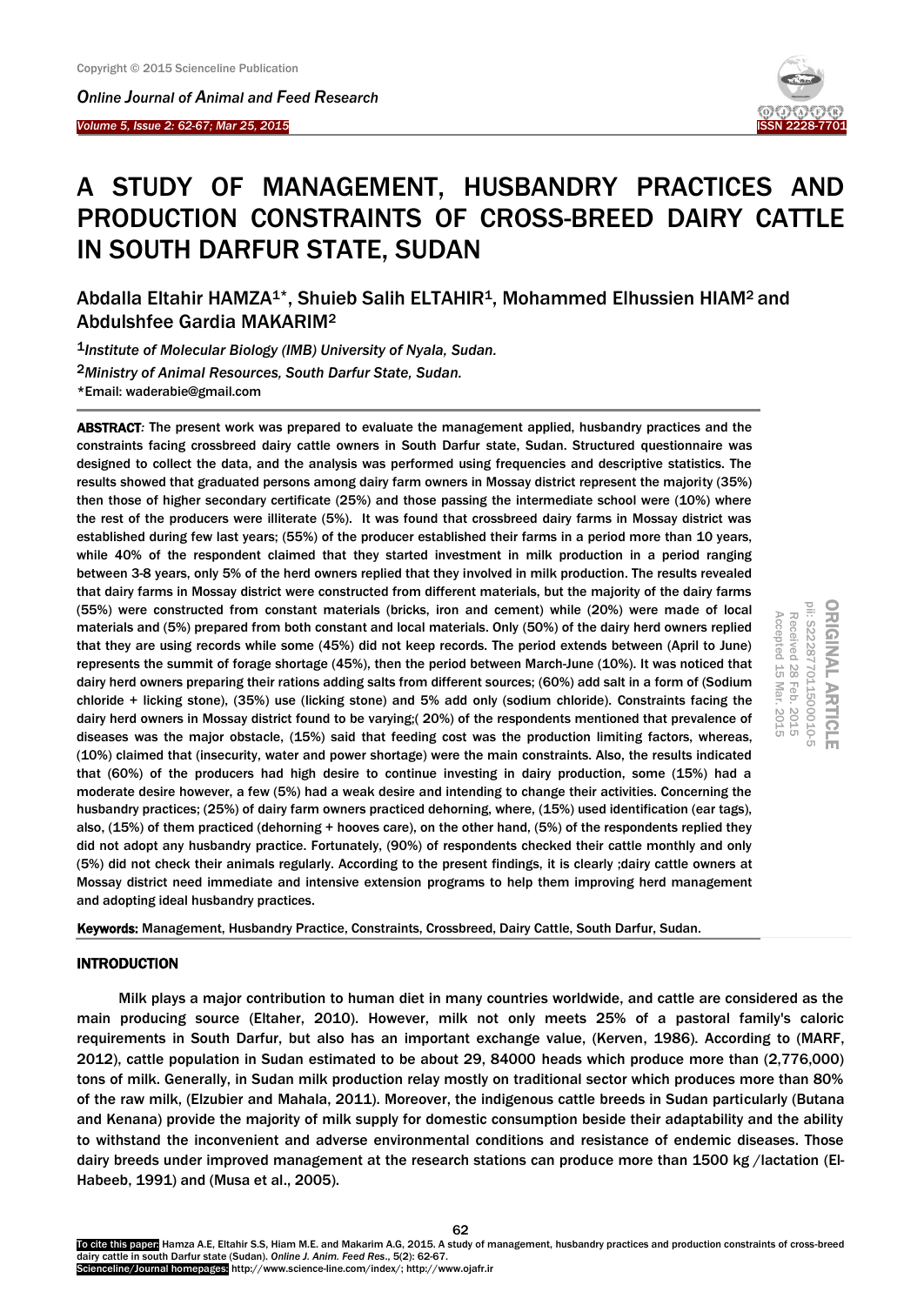However, still the milk produced from the indigenous dairy breeds do not fill the gap of raw milk shortage, therefore, efforts have been directed towards increase production(genetic improvement)of indigenous dairy cattle through cross breeding. Nowadays, in South Darfur state (particularly Nyala City) it is a common practice using crosses of local breeds with exotic high milking breeds to meet the continuous milk demand of Nyala city which witnessed heavy migration last decade due to the conflicts and tribal wars. It's well known that these crosses produce and reproduce better than local types, (McDowell, 1985). Really, these dairy farms that concentrated in Mossay district (just 9 kilometer Southern-East to Nyala) have provided more than 90% of total milk demand of the area. Before establishment of these dairy farms; Nyala milk supply comes from the adjacent village herds (Bulbul and Kass, about 60 and 100 kg respectively, Western Nyala) which always associated with some shortcomings such as improper handling and risk of chemical preservatives added to the milk to avoid spoilage during the transportation. Unfortunately, the nutritional system, husbandry practices and the level of management in these dairy farms were not subjected to any sort of evaluation and investigation, therefore, the present study was prepared to study the management and husbandry practice adopted in attempt to suggest solutions to the constraints.

#### MATERIAL AND METHODS

The present study was conducted in Mossay district, which is located about (9 kilometers Southern-East to Nyala), in South Darfur state-Sudan. This area is a center gathering many dairy farms using high yielding crossbreed dairy cattle. These dairy farms established 20 years ago and contributed effectively in supplying liquid milk demand of Nyala. To collect data concerning the management, husbandry practice and constraints; structured questionnaire was designed and direct interview with dairy farm owners was conducted. Then the collected data were grouped, coded and analyzed using frequencies and descriptive statistics utilizing SPSS (version.11.).

### RESULTS AND DISCUSSION

The results showed that age of the majority of dairy farm owners in Mosay district ranges between 30-40 years (45%), then 41-56 years old (40%) and only one respondent was above 60 years old (5%) (Figure 1). Graduated persons among dairy farm owners in Mossay district represent the majority (35%) then those of higher secondary certificate (25%) and those only passing the intermediate school were (10%) where the rest of the producers were received Khalwa education (5%) or illiterate (5%) (Figure 2).

It was found that crossbreed dairy farms in Mossay district was established in few last years; the results revealed that 55% of the producer established their farms in a period more than 10 years, while 40% of the respondent claimed that they started investment in milk production in a period ranging between (3-8 years), only 5% of the herd owners replied that they involved in milk production field recently (before 2 years ago) .It was observed that dairy farms area in Mossay district was limited and small compared to the herd size and future expansion. Only 10% of the dairy farms having more than 5 fedans, 30% possessing farm area between (2-4 fedans) and 5% of the dairy farm owners their farms were less than one fedan. The results revealed that dairy farms in Mossay district were constructed from different materials, but the majority of the dairy farms (55%) were built from constant materials (bricks, iron and cement) while (20%) were made of local materials and (5%) prepared from both constant and local materials. The main types of animal reared in crossbreed dairy farms in Mossay district were cattle and goats (55%) beside, some types which illustrated in fig.3. The phenomena of raising goats beside dairy cattle could be attributed to the reason that goats need least level of management, low feeds cost, short life cycle as well having good demand and high marketing chances. They used goats return to meet the feeding cost of their dairy cows.

No doubt, recording system in dairy farms is considered one of the essential tools of effective management, unfortunately, only 50% of the dairy herd owners replied that they use records when some others (45%) did not keep records. Even those herders whose practice recording they did not register animal data in ideal records form, instead they use paper sheets which are not permanent and liable to loss and damage. It was observed in the dairy farms of Mossay district, a complete absence of animal data and information concerning farm financial analysis, nutritional status and health care. Definitely, these miss-managerial defects could affect the right decisions in the dairy farm. Financial records are useful in analyzing previous performance while keeping health records decrease health hazards and assist in control and treatment of infectious diseases, (Delorenzo and Thomas, 1996) and (Babiker, 2007).

The common source of drinking water in area of study was wells (60%), some had water pipes (25%) and the other producers obtained drinking water from both pipes and wells (10%) (Figure 4).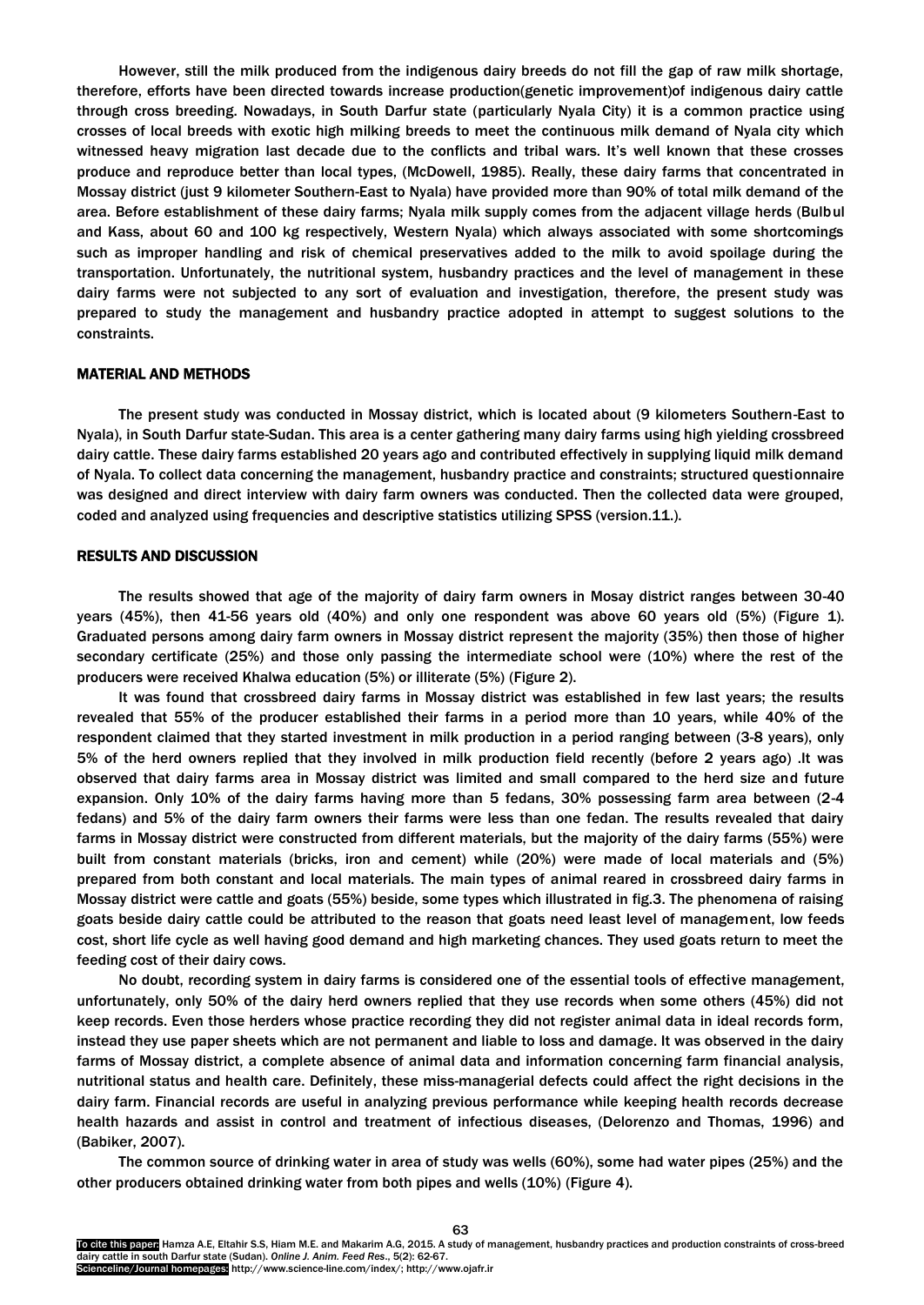

Figure 1. Ages of dairy farm owners in Mossay district



Figure 2. Educational level of responders

l,



## Figure 3. Types of animal kept beside cattle in Mossay area

64

To cite this paper<mark>:</mark> Hamza A.E, Eltahir S.S, Hiam M.E. and Makarim A.G, 2015. A study of management, husbandry practices and production constraints of cross-breed<br>dairy cattle in south Darfur state (Sudan). *Online J. Ani* Scienceline/Journal homepages: http://www.science-line.com/index/; http://www.ojafr.ir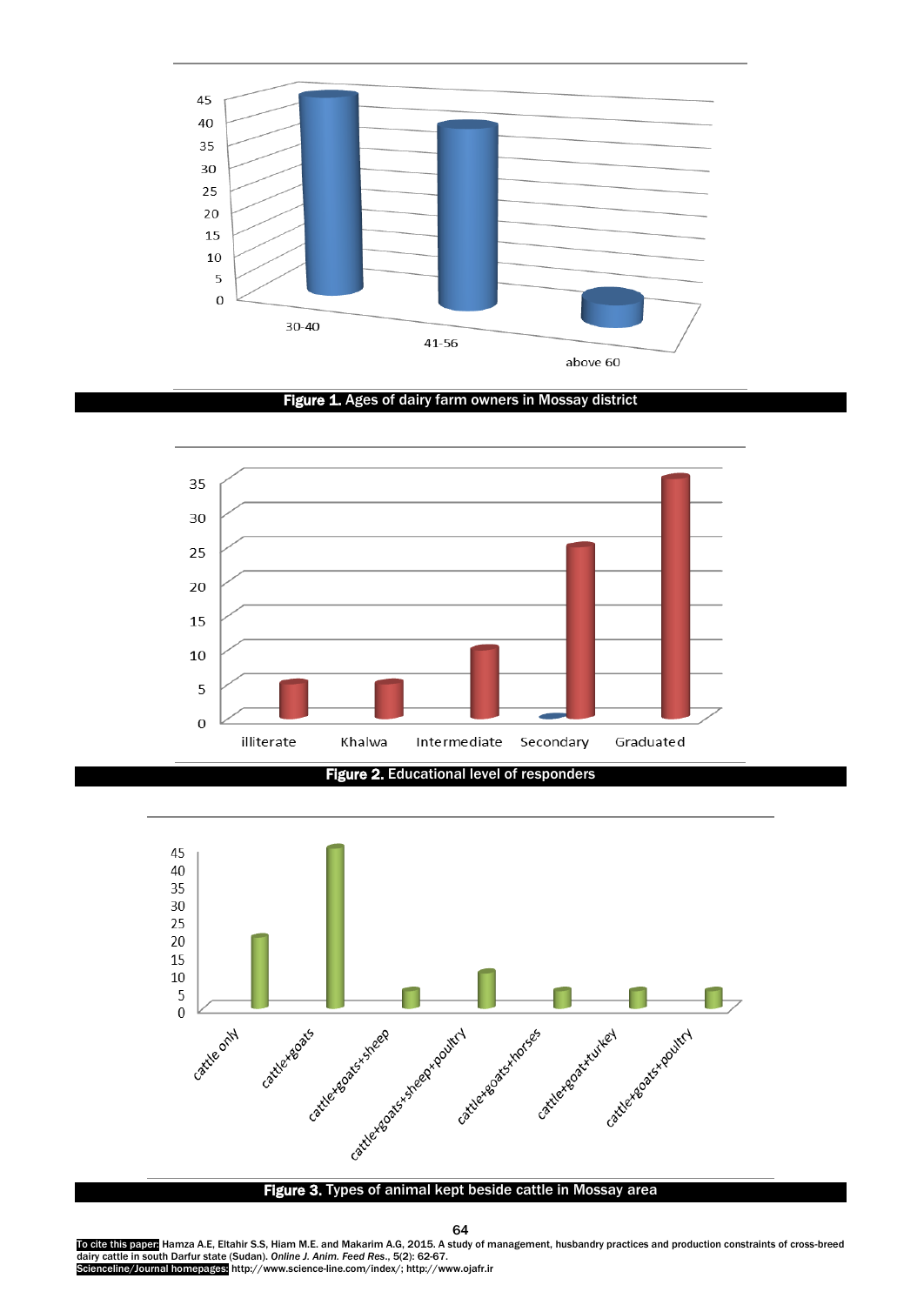

All dairy herders kept their cows indoors (100%) and they do not allowed them to graze out sides. Most of the Dairy farm herders at Mossay district feed their cows individually (45%) whereas the others (35%) practiced group feeding. It was found that cows' owners offered concentrates, from various sources; 45% of them prepare the concentrates in the farm using the available raw materials, 30% of the respondents purchase the concentrates while 15% of the producers use both sources (farm prepared and commercial), the same practiced was observed by (Elniema et al., 2011) among herders keeping dairy herds in the pri-Urban regions of Khartoum North province and (Hanyani-Malmbo et al., 1998) in Zimbabwe. Although forages represent a big problem for the dairy cows' owners (for its scarcity and high price); only 45% of them grow forages while, 50% do not grow forages for their herds. Fig.5. shows the forages shortage periods, it was found that period between (April–June) represents the summit of forage shortage (45%), then the period between March-June (10%). Also, respondents were asked how they can overcome the period of forages scarcity, 50% of them answered they succeeded in controlling forage shortage by preserving fodder during abundance, whereas, 25% of them prepare and store feed stock and 15% purchase forage during the scarcity period. Fortunately, the majority of milk producer understood the importance of salt in the herds rations, therefore, it was noticed that they preparing their rations adding salts from different sources; 60% added salt in a form of (Sodium chloride + licking stone), 35% used (licking stone) and 5% added only (Sodium chloride). Moreover, all dairy farm owners milked their cows manually (100%) twice a day (100%). The constraints that facing the dairy herd owners in Mossay district and limit their activities found to be varied, while 20% of the respondents mentioned that prevalence of diseases was the major obstacle, 15% said that feeding cost was the production limiting factors, whereas, 10% claimed that (insecurity +water and power shortage) were the main constraints. Figure 6 demonstrates the major constraints facing dairy farm owners in Mossay district. Although the presence of these obstacles, big number (60%) of producers had high desire to continue investing in dairy production, some (15%) had a moderate desire however, a few (5%) had a weak desire and intending to change their activities.



#### Figure 5. Forage shortage periods

To cite this paper: Hamza A.E, Eltahir S.S, Hiam M.E. and Makarim A.G, 2015. A study of management, husbandry practices and production constraints of cross-breed dairy cattle in south Darfur state (Sudan). *Online J. Anim. Feed Res*., 5(2): 62-67. Scienceline/Journal homepages: http://www.science-line.com/index/; http://www.ojafr.ir

65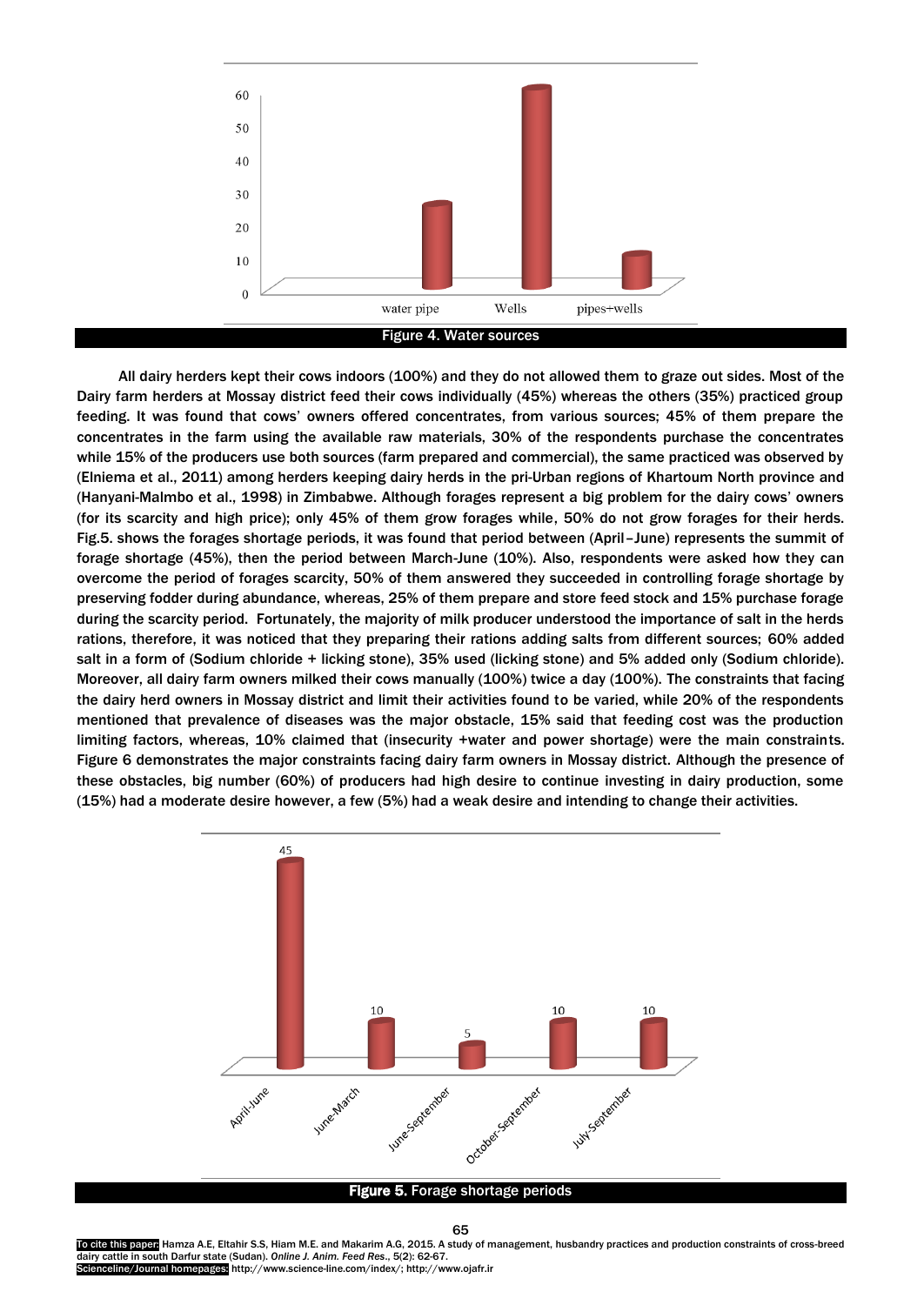



Husbandry practices are considering one of the important components of farm management but, the producers of Mossay dairy farms did not pay much care about the principles of husbandry practices. (25%) of dairy farm owners practiced dehorning, where, 15% used identification (ear tags), also, 15% of them practiced (dehorning + hooves care), on the other hand, 5% of the respondents replied they did not adopt any husbandry practice (Figure 7).

Fortunately, milk producers at Mossay district were very aware of periodic health check of animals; (90%) of them checked their cows monthly and only 5% did not check their animals regularly. This is considered a good practice, because, for maximum benefit of the dairy production healthy cows are required, (Payne and Wilson, 1999). It was clear that management level in crossbreed dairy farms in Mossay district was not proper; also, the husbandry practices were not ideal hence, intensive extension programs are needed to improve management standards, also, training and workshops are essential to enhance dairy farm owners' skills in husbandry practices.

#### REFERENCES

Babiker IA (2007). A case study of dairy camps in Khartoum State, Management and health aspects. Research Journal of Agriculture and Biological Sciences, 3: 8-12.

Delorenzo MA and Thomas CV (1996).Dairy records and models for economic and financial planning. Journal

66